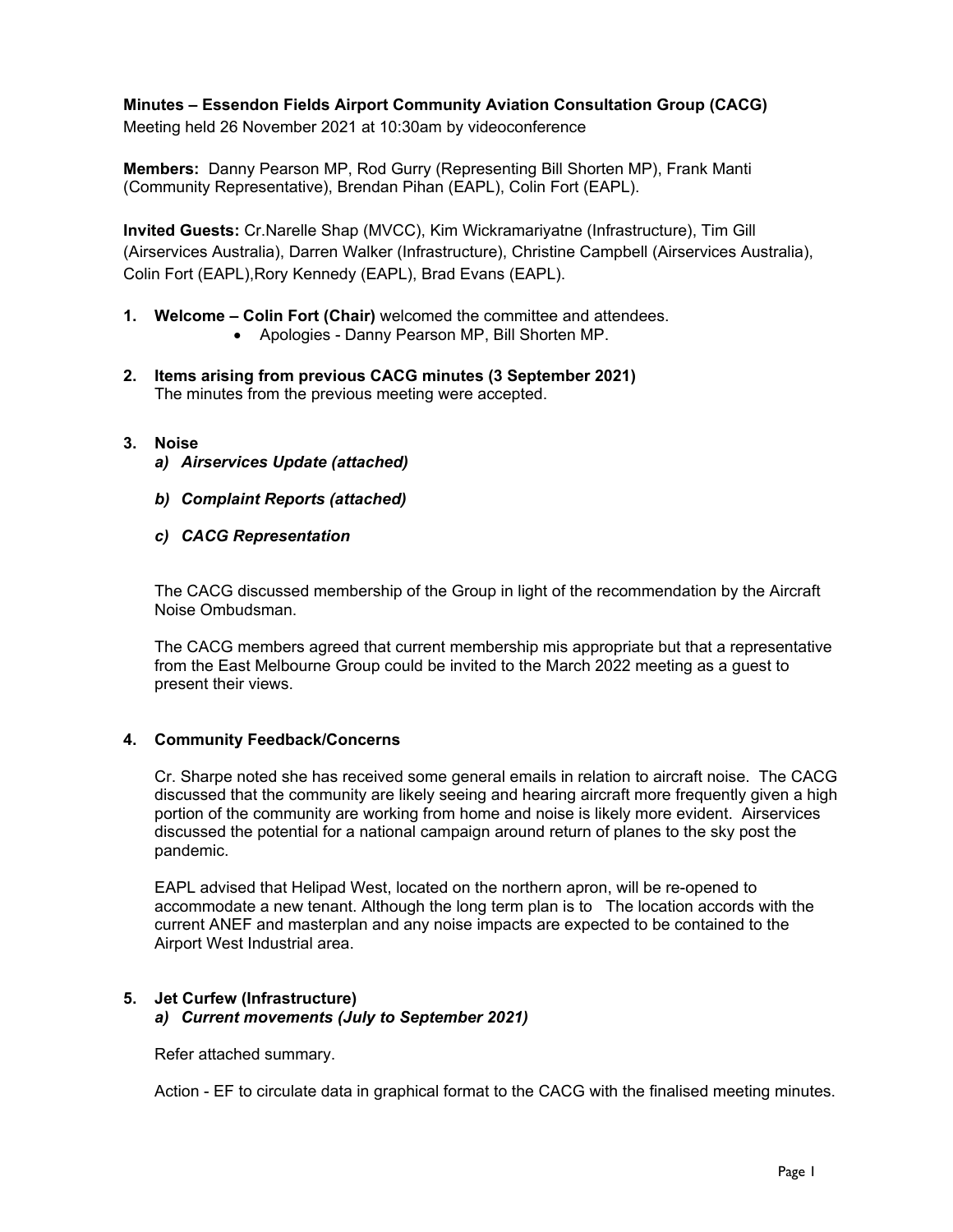# **6. Aviation operations (EAPL)**

## *a) EF aviation update*

EF provided an update regarding aircraft movements which are slowly recovering. Flight training operators have been steadily returning with increases evident.

## *b) Melbourne Airport Third Runway*

EAPL continues to engage with the Melbourne Airport working group in relation to the proposed new runways to understand impacts to EAP. 5 workshops are planned with the first of the series to commence 2nd December 2021.

## *c) Essendon Airport Centenary 1921 to 2021*

Due to COVID-19 restrictions the Open Day has been postponed to 20th March 2022. Placeholder invitation to be issued shortly.

## **7. Development Update (EAPL)**

*a) Bombardier Aircraft Maintenance, Repair and Overhaul Facility – Hangar 82*  Construction is underway and well advanced and forecast to be completed in March 2022.

#### *b) Terminal Refurbishment Stage 2 and 3 "Bell Business Centre"*  Stage 2 works are underway, forecast to be complete by 31 January 2022. Pre-leasing for Stage 3 is underway.

#### *c) New Office Project – 9 English Street*

A new 5 storey office building is being designed and marketed for the corner of English Street and Nomad Road which will be below the construction cost threshold for a Major Development Plan.

## *d) Laboratory, Global Avenue, Hart Precinct*

Following a bid process, EF has been named preferred developer for a 10,000 sqm food testing laboratory to be constructed in the Hart Precinct. A Heads of Agreement is being negotiated and the current program is to commence construction 27 May 2022.

## **8. Master Plan and Major Development Plan (MDP) matters (EAPL)**

Under the Airports Act 1996, one of the triggers for a Major Development Plan is a development with a construction cost exceeding \$25 million. The Hon Barnaby Joyce MP recently considered increasing the threshold to \$35 million for all federally-leased airports regulated under the Act. However, the Minister decided to leave the threshold unchanged at \$25 million. As a result, EF's latest project at 9 English Street will be modified and reduced in scale to ensure it is below the threshold.

Infrastructure anticipates that further review of the MDP threshold will be considered as part of a more wide-ranging review of the Airports Act.